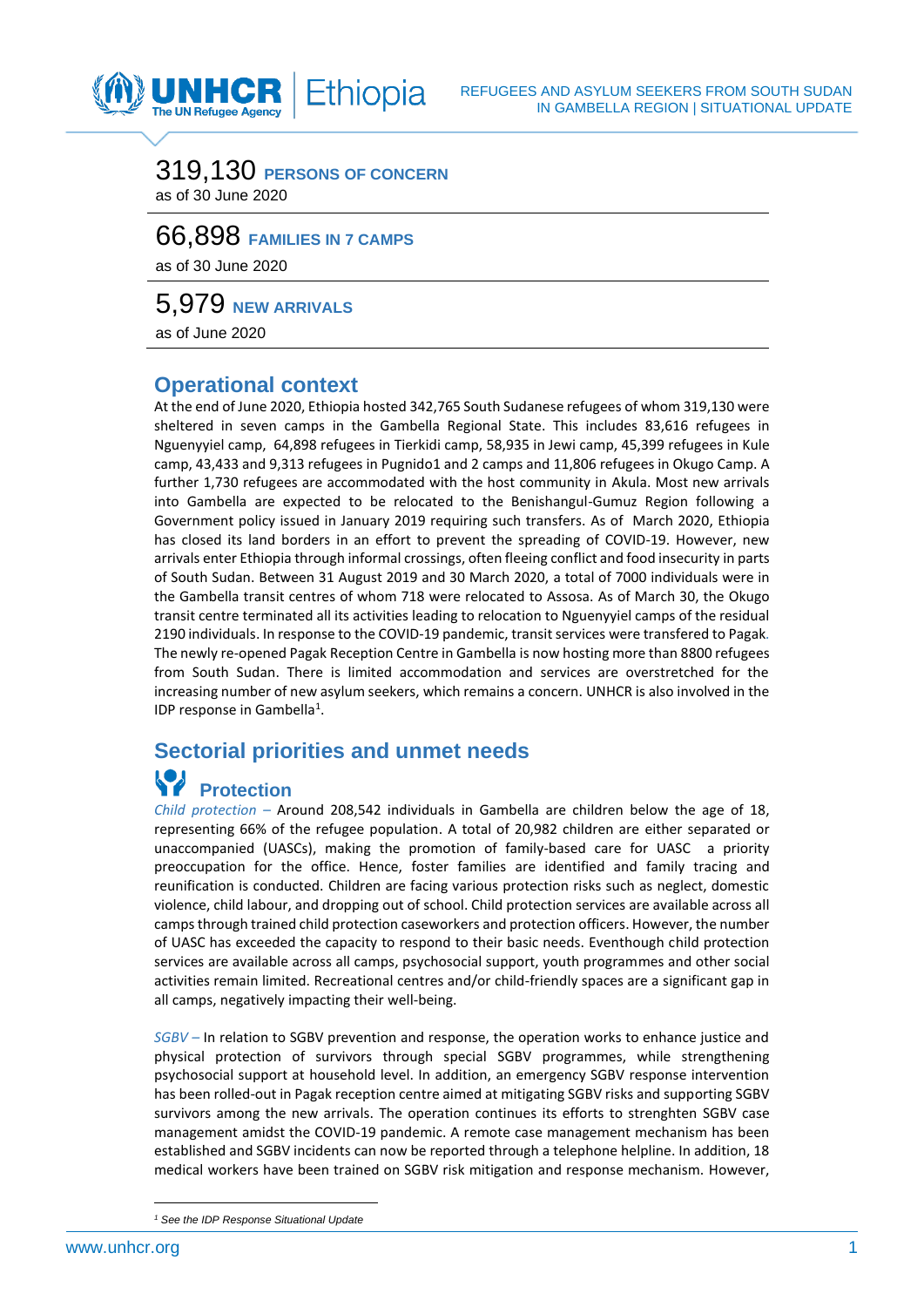challenges faced in the wake of COVID 19 include, heightened risk of child marriages and forced marriage of adolescents since schools are closed and the girls are at home; increase in cases of deomestic violence (intimate partner violence), inadequate PPE for insentive workers conducting house to house awareness on SGBV/COVID 19 since group awareness activities were halted. Women at the Pagak reception centre face significant SGBV risks. Access to SGBV services for victims islimited and there is inadequate to no transportation to transfer SGBV cases to the Tierkidi camp. Moreover, women and girls are also confronted with harassment, physical attacks, and rape in areas where they collect firewood/water. Improving access to alternative fuel and energy sources could be a sustainable solution to reduce the SGBV incidents in and outside the. Moreover, there are no livelihood programmes and economic empowerment initiatives for women and vulnerable households.

#### **COVID-19 Preparedness & Response**

A Gambella COVID-19 outbreak Emergency Preparedness and Response Plan has been developed, and a taskforce has been established to ensure that measures are taken to curtail the impact of the pandemic on refugees and hosting communities. Joint coordination efforts are being made to strengthen the Public Health Emergency Operation Centre (PHEOC) on the following pillars: Risk Communication and community engagement; Point of entry and Quarntine, Infection Prevention and Control and WASH, Case Management; Planning and Monitoring; Capacity Building and Logistics. UNHCR and humanitarian partners continue to scale-up essential services in the refugee camps and reception centre, including health and WASH amenities. In light of the COVID-19 prepardness and response, UNHCR has established temporary isolation centers, strengthened its risk communication, enhanced community engagement, and provided additional supplies.

At present, monitoring activities are being carried out in all seven camps. Specialized Rapid Response Teams (RRT) are active to conduct disease surveillance, reporting and contact tracing following confirmed COVID-19 cases in the Gambella Region. As part of the UNHCR's COVID-19 preparedness plan, capacity building activities have been conducted with a total of 465 individuals (220 host community and 245 from camps) trained. Partners are desiminating WHO recommended messages on COVID-19 prevention to refugees and host communities. In addition, 661 community health workers (478 from the host community and 183 community from refugee camps) have been trained on active case finding, surveillance and risk communication activities. Moreover, 62 laboratory analysists (52 from host and 10 from camps) are working to collect, transport and analyse samples as and when necessary. Moreover, awareness raising campaigns are well underway in all the seven camps through home-to-home visits (26,947 households have been visited), mini media and use of Information, Education and Communication (IEC) materials translated in the local language.

The lack of adequate medical resources, such as Personal Protective Equipment (PPE) for frontline staff remain a challenge to the ongoing COVID-19 response. UNHCR has procured and donated additional medical supplies, such as PPEs, to Health and nutrition partners. To further strengthen the existing health structures, additional PPEs, medical equipment for isolation centres and ambulances have been provided to support health care services in their preparedness to the pandemic. More financial resources and in-kind support is needed to respond to the health needs of the beneficiaries.

One of the main challenges concerns the entry point/reception centre and quarantine centre at Pagak. Cross-border movements remain a major concern amidst the COVID-19 pandemic as it paves the way to increased transmission and infection. The reception center in Pagak is overcrowded as asylum seekers await registration and eventual relocation. UNHCR and local authorities have been working closely to explore possibilities to relocate the new arrivals to one of the camps in Gambella. This will needed to be receded by isolation and testing for COVID-19 in which case only those with negative results could be relocated. UNHCR and the local authorities continue to work together to limit and prevent the spread of COVID-19. Hence, a quarantine center was established at the Pagak entry point to ensure that new arrivals can be isolated for the required period. Joint efforts are made to ensure the continuation of Emergency Protection and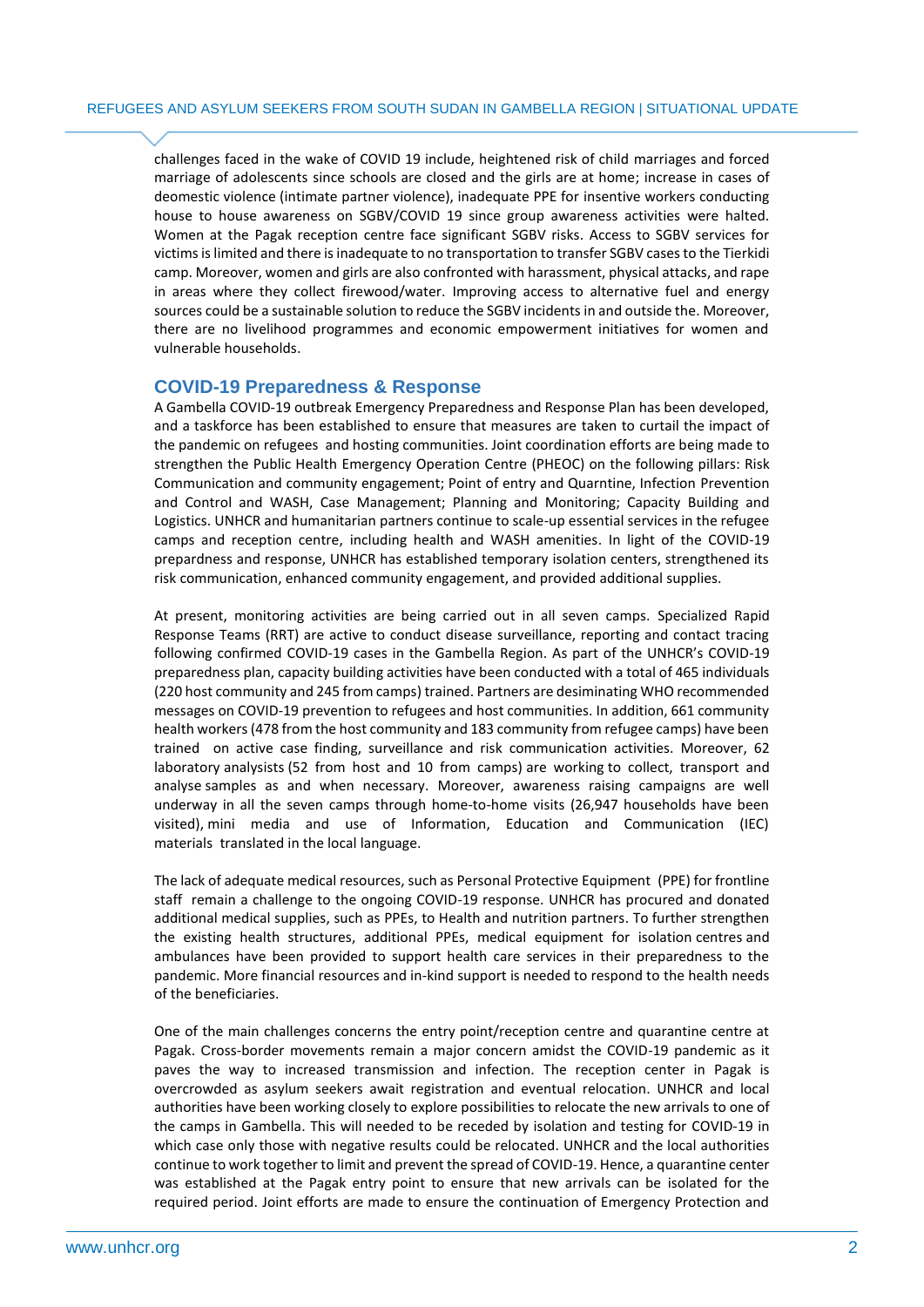lifesaving services at Pagak reception centre. However, WASH, food, health and nutrition services are inadequate. The congestion affects the personal and environmental hygiene and poses significant risks for disease outbreaks, including COVID 19. The toilet blocks are limited to meet the current needs of the refugees residing at Pagak. Moreover, the capacity for mass testing is very limited because there is only one laboratory that has the capacity to conduct diagnostics. Efforts are being made to strenghthen the laboratory's capacity.

# **Health**

COVID-19 has placed a significant strain on provision of essential health services to scale. UNHCR continues to make efforts to ensure that essential health services are provided to meet the needs of refugees and asylum seekers. There are challenges limiting the provision of health services including reluctance to visit health centres due to fear of contracting coronavirus; lack of PPEs for staff; lack of adequate medical staff at the different sections of service delivery, including maternal health care. Fourteen primary health facilities support an average of 20,891 individuals each, against the minimum standard of 10,000. In addition, the Gambella Regional Hospital is being used to support refugee referral cases. In Jewi Camp, there is only one primary health care center. Services provided include: 24-hour emergency services; immunization schemes; supplementation; outpatient consultation and treatment; reproductive health; ambulance and referral services and HIV/AIDs services. The most common illnesses are malaria, respiratory infections, watery diarrhoea, and eye infections. Both the hospital and the Gambella Blood Bank have limited capacity to fulfil the needs of both refugees and host communities. Sustained development financing is required to strengthen the capacity of the hospital, including through equipment and additional facilities. Necessary measures to prepare and respond to COVID-19 have been put in place with the collective effort of all public health partners. For details, please check "COVID-19 Prepardness and Response" above.

### **Food and Nutrition**

Of late, food and nutrition programmes are implemented by observing physical distancing in line with COVID-19 precautionary measures. On a monthly basis general food distribution is provided for all refugees. Community Management of Acute Malnutrition Programmes (CMAM), Infant and Young Child Feeding (IYCF) Programmes, and Blanket Supplementary Feeding Programmes(BFSP) and community engagement are in place across all camps. The programmes target children underfive years; pregnant and lactating women and social medical cases. Malnutrition has multifaceted causes and remains an area of attention in the Gambella camps. Global Acute Malnutrition (GAM) remains high at 10.4%. Accoring to the annual nutrition survey conducted in 2019, GAM rates stood in 11.8% in Pugnido 1, 13.2% in Pugnido II, 11.1% in Kule, 12.6% in Tierkidi, 4.5% in Jewi, 10.2% in Nguenyyiel, and 18.7% in Okugo. Anemia levels remain critical at 44.2% among children 6-59 months (43.5% Pugnido 1, 46.3% Pugnido II, 40.7% Kule, 46.4% Tierkidi, 46.9% Jewi, 34.5% Nguenyiel, 51.2% Okugo) and medium at 27.3% among women of childbearing age which is expected to detoriate due to the COVID 19 pandemic. At present, 48,4551 children between 6-59 months receive Blanket Supplementary Feeding, representing 91.5% of the targeted population. CMAM indicators remain within the acceptable standards.

#### **CRIs Core-Relief Items**

Soap is distributed alongside food - each refugee receives 250 gram of soap which has currently been doubled in response to COVID-19. In light of the COVID-19 pandemic, 309,057 refugees received 500 gram of soap in April and May to promote handwashing practises. Due to budget constraints, CRIs cannot always be provided or replaced to every household. Large size families, vulnerable refugees, and refugees in protracted situations are given additional CRIs such as, jerrycans, buckets, and mosquito nets. Following the closure of Pamdong, the 630 households that were relocated to Nguenyyiel camp were issued with sleeping mats, buckets, jerrycans, kitchen set, mosquito nets, blankets, solar lamps and soap. Upon arrivals, refugees receive sleeping mats, blankets, jerry cans, soap, kitchen sets, mosquito nets and solar lanterns. All refugees women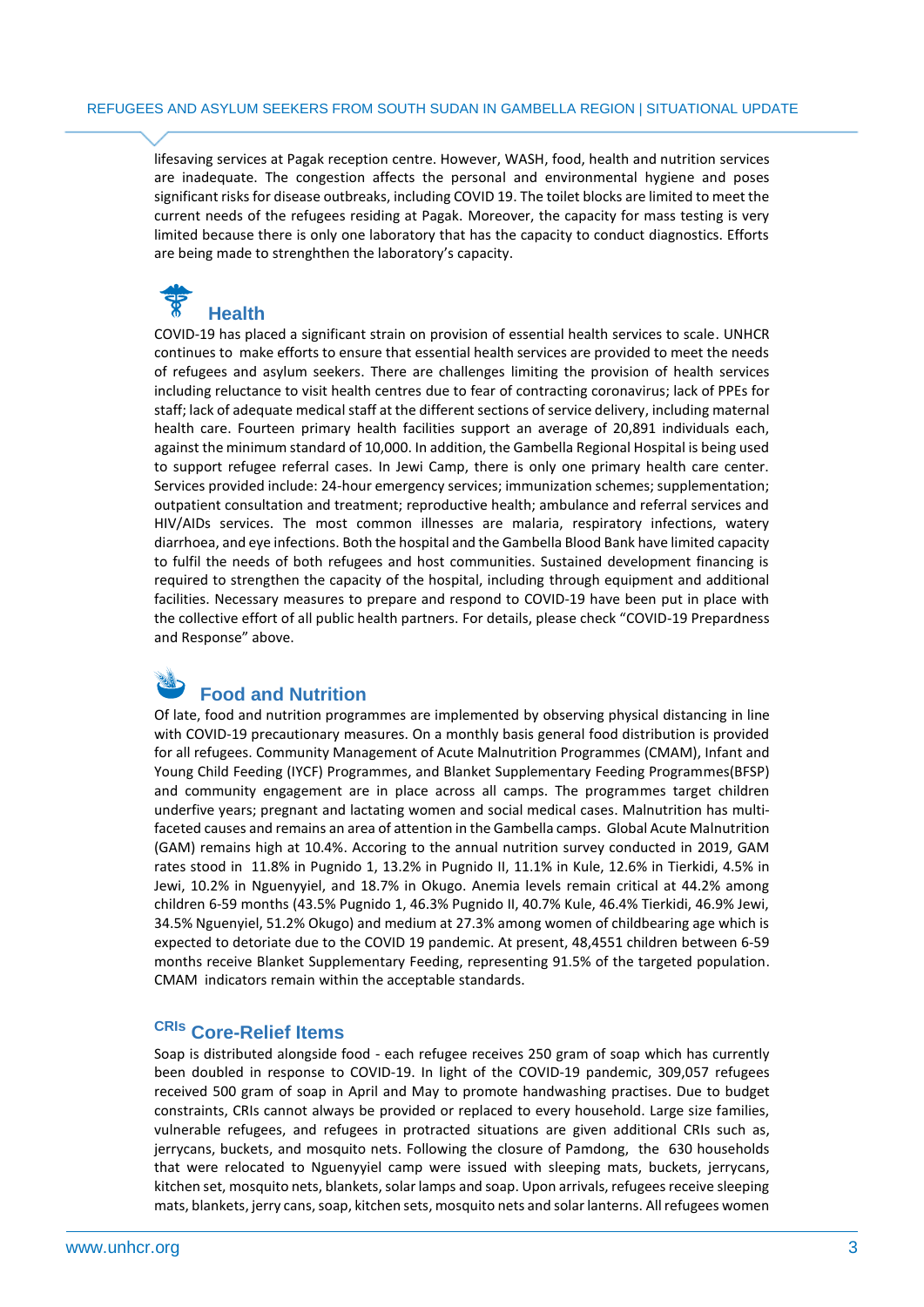between the ages of 12 and 49 receive dignity kits. However, there is a significant gap of kitchen sets, water containers, sleeping mats and blankets. Whereas 85% of refugees have reportedly benefited from CRI replenishement, this statistical display does not fully take into account limitation to meet the CRI set standards. Only 49% of refugees' needs were met according to set standards of UNHCR's CRI assistance. Substantial and consistent distribution has been achieved with soap - every month while kitchen set and water storage/ collection containers have been dismally met.

### **Education**

In 2019/20, the Gross enrolment rate in schools was 49.4% in Early Childhood Education (ECCE), while those for primary and secondary levels stood at 79.6% and 21.6% respectively. In line with the national guidance to prevent the spreading of COVID-19, schools have been suspended since March 17, 2020. In the meantime, partners are implementing different activities to ensure continuity of learning. UNHCR, operational partners, parenting groups, and center facilitators are supporting ECCE level learners with home-based literacy and numeracy activities. For primary education, radio and print media-based learning initiatives are provided for Grades 1-8. The radio lessons are being developed by the Regional Education Bureau with strong technical and financial support from UNICEF. Additional resources have been mobilized to procure solar radios for 16,551 refugees and 1,500 host community learners. With regards to secondary education, self-learning kits have been provided to (about 74% of all students). Furthermore, teachers carry out home visits to support students and monitor progress. Prior to COVID-19, the main challenges of refugee education in Gambella include school drop out, limited access to secondary schools due to long distances and overcrowded classrooms. Moreover, the enrolment rate for girls is low and the gender disparity becomes significant at the upper primary and secondary levels. The main reasons for girls to discontinue their education is because of child marriage or obligation to help with family chores. In addition, the quality of education is affected by a limited number of qualified teachers, lack of recreational spaces, textbooks, playgrounds, WASH facilities and education facilities such as libraries and laboratories. This has adversely affected the quality of education as could be seen from the sheer numbers of students who could not make it to the secondary school. Further investments are required to maintain the schools, construct additional classrooms and recruit qualified teachers. The school feeding programme remains intermittent in most camps while it is still not available in Nguenyyiel (for 22,129 ECCE and primary students) and Pugnido II (for 1,744 ECCE) camps, undermining their nutritional status and impacting wider school enrolment.

## **Shelter**

Over all 40,350 transitional shelters have been constructed in all seven refugee camps. As of June 2020, the overall shelter coverage in the camp stood at 60.2%, leaving 39.58% of the population either to share shelters with families members or live outside the camps. There are existing communal facilities to accommodate refugees at Pagak reception center such as hangars in the Reception Centre and local community schools. In addition, 50 emergency shelters have been constructed, while construction of seven new hangars is ongoing to decongest the accommodations at Pagak reception centers. In 2020, shelter maintenance is prioritized mainly for vulnerable and targeted beneficiaries in Tierkidi, Kule, and Jewi camps. There is a need to maintain and construct the road in and around the older and densely populated camps.

# **WASH**

Two out of seven refugee camps (Nguenyyiel and Tierkidi) are home to 47% of the refugees in Gambella Region. However, refugees in these two camps only received an average of 10 litres of water per person per day (lppd) within the first quarter of 2020 against the standard of 20 l/p/p/d. Due to the COVID-19 pandemic, emergency water trucking (EWT) has been initiated to enhance the water provision to at least reach  $15$  l/p/p/d. The exorbitant costs and unsustainable practice of water trucking calls for additional investments to optimize and expand the Itang water scheme.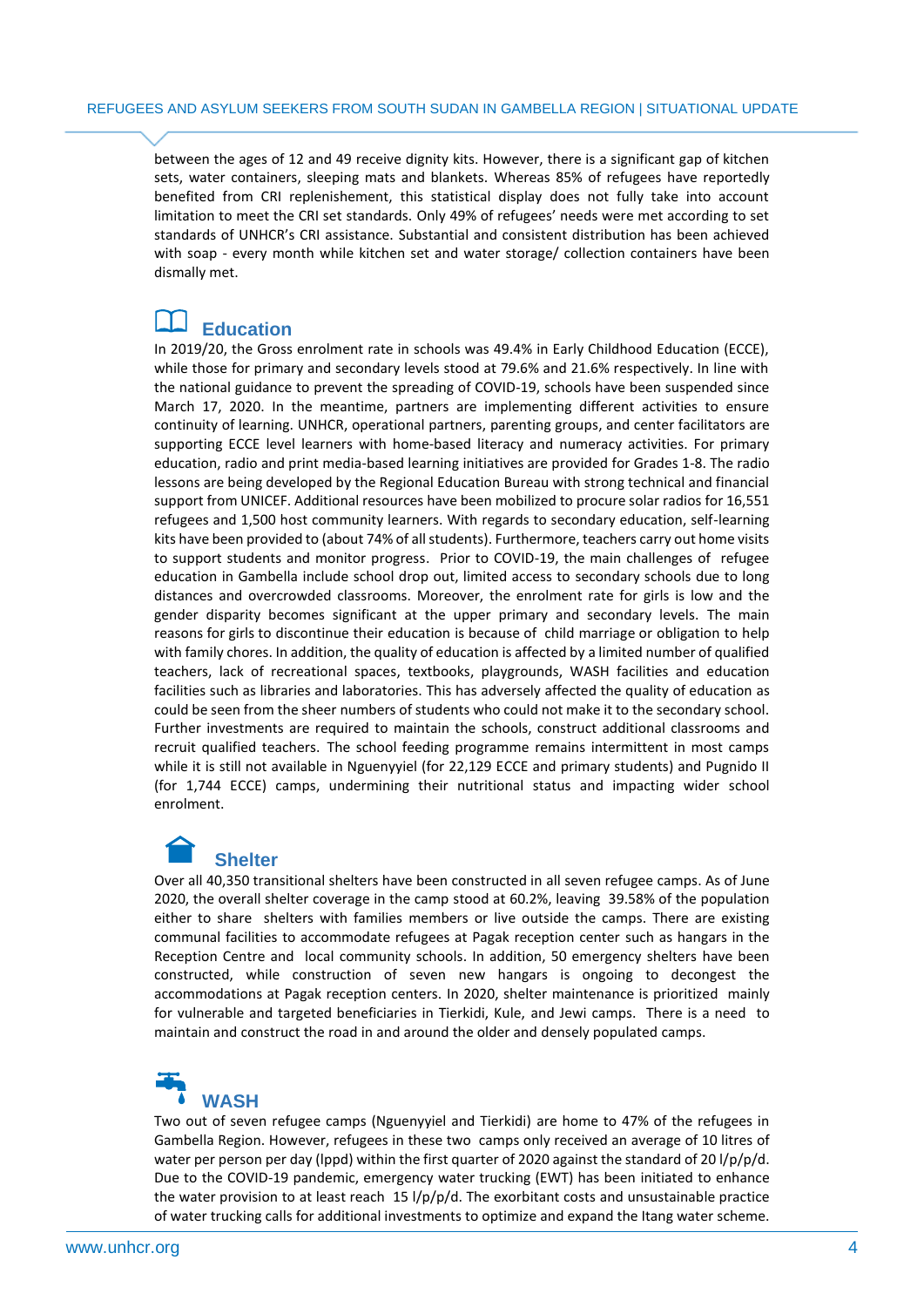A ground water survey is needed to explore possibilities of drilling additional water sources to add into the current system such as the drilling of two deep wells (boreholes), the installment of pumps and requisite equipment including transmission pipeline to existing tanks in the camp. Moreover, limited access to water collection containers and storage containers pose a challenge to safe and quality water access. Only 28% of refugee families have access to a household toilet, whereas most refugees utilize communal latrines or engage in open defecation. More investment is required to construct additional sanitation facilities in schools by increasing latrines from 200 students per latrine down to 40 students per latrine. There is also a need to strengthen menstrual hygiene management by improving changing rooms for female students. In light of the COVID-19 pandemic, the WASH sector faces challenges with adequate sanitation facilities, limited disinfection kits, sprayers and soap. Sanitation facilities are not adequate to meet the required sanitation standards. Shortage of disinfection kits and sprayers for communal WASH activities in camps remain as a significant gap. Jerricans and buckets for household water collection and storage also remain a gap especially for Jewi, Nguenyyiel and Pugnido camps.

### **Energy & Environment**

Despite the effort to reduce refugees' protection risks and to increase access to energy for cooking, lighting and productive uses, cooking energy remained critical in the Gambella operation. The refugee households have limited access to alternative cooking energy. The refugees use biomass fuel and the traditional three stone systems for cooking that consumes massive bio-mass. The lack of alternative sources of energy for cooking, a decrease of solar-powered public lights and home lighting systems because of lack of replacement, inadequate repair and maintenance of electrical equipment due to budget constraints have exacerbated the protection risks. To address these challenges, UNHCR is planning to engage in a new initiative to increase the provision of alternative energy sources for cooking, including briquettes, solar energy supported off-grid powers for lighting and other basic services in Nguenyyiel camp, including grid connected communal kitchens. In addition, a project is underway to support 425 vulnerable households with gaining access to cooking energy in Tierkidi, Jewi and Nguenyyiel refugee camps. This, however, is not enough and needs to be scaled up with an injection of additional funding and advocacy. As part of the response to the natural resource degradation, risk reduction and mitigation measures are implemented including planting seedlings which also helps to maintain the peaceful coexistence between the two communities. Despite the reafforestation efforts, the replacement rate falls far short of the the degradation rate.

#### **Livelihood**

Several market-based livelihood initiatives have been rolled out with a focus on the development of the agriculture sector, vocational and entrepreneurship skills training, and provision of microfinance services. A total of 8,309 refugee households were supported with livelihood assistance in 2019. Through these initiatives, 625 adults and 528 young adults were self -employed in microbusinesses such as tailoring, tea and coffee shops, retail of basic commodities and food stuff. Refugees have been given cash grants and business development services for their microbusinesses to sustain trading and livelihood opportunities. Moreover, food security and nutrition sensitive interventions have been implemented including vegetable production activities, provision of small ruminants, provision of e-vouchers and aggregation of vendors of fresh food. Nevertheless, financial resources are scarce as more than 80% of the target population is still in need of livelihood assistance. In addition, refugees still encounter challenges to fully enjoy Ethiopian financial services due to their inability to open bank accounts, hence making it difficult to open or sustain their microbusinesses. Moreover, agricultural initiatives have been hindered in the past due to inaccessibility of farmland outside of the camps. ARRA continues to advocate with the regional government to provide farmland to refugees. In 2020, UNHCR and its implementing partners aim to provide support to 10% (9,000+) of the target population focusing on crop production, livestock development and entrepreneurship training for youth. Only 25% of the plan has been achieved as of June 2020 because, partners are either scaling down or suspending